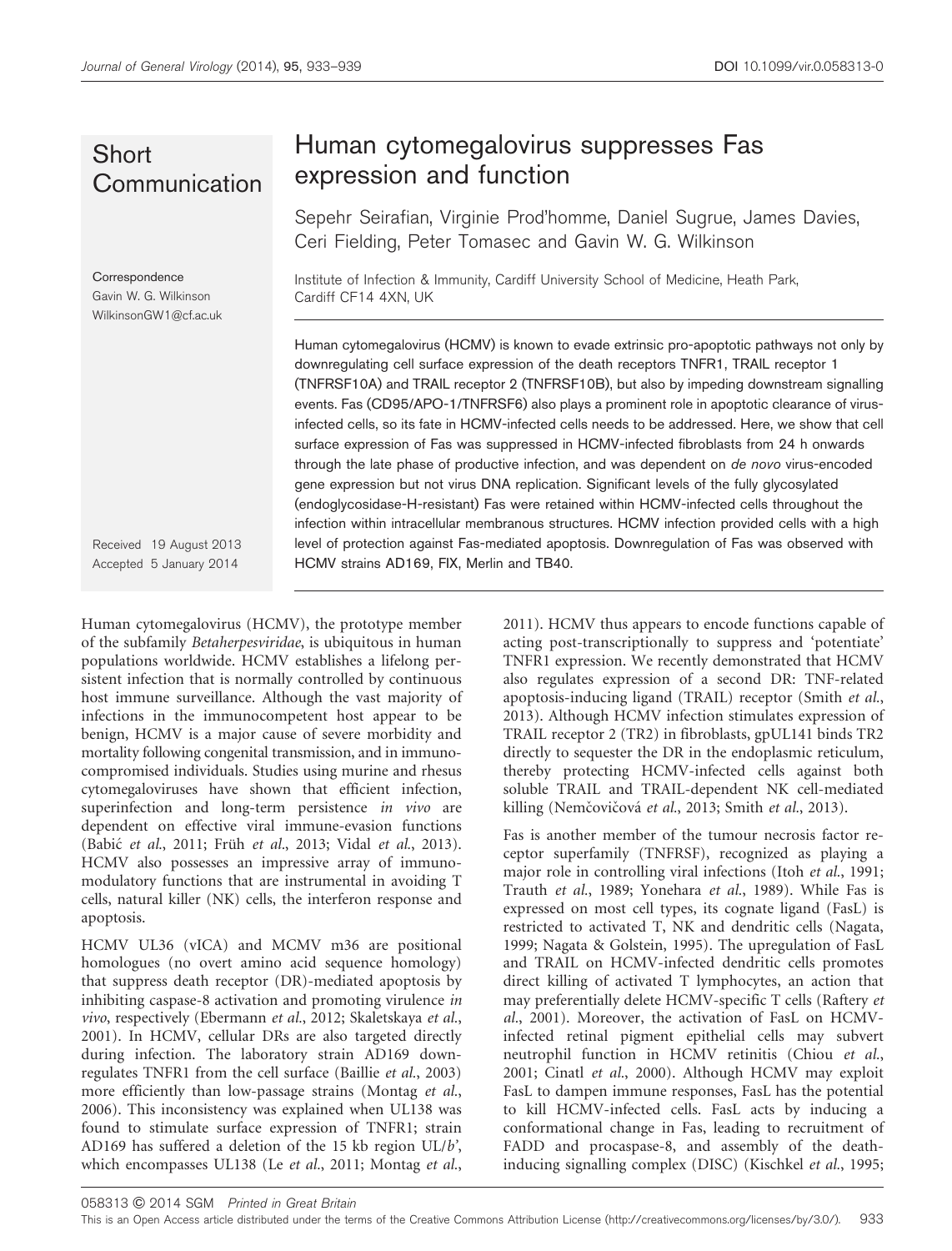<span id="page-1-0"></span>

Fig. 1. Modulation of Fas cell surface expression in cells infected with HCMV. (a) HFFF-hTERTs were infected with HCMV strain Merlin (m.o.i. 10) or mock-infected, and analysed at indicated time points by flow cytometry for cell surface Fas expression [mAb142 (R&D Systems),  $n \ge 3$ ). (b) HFFFs were infected with HCMV strain Merlin (m.o.i. 10, 72 h) in the presence (i) or absence (ii) of 100  $\mu$ M ganciclovir and analysed by flow cytometry for cell surface Fas expression ( $n=3$ ). (c) HFFF-hTERTs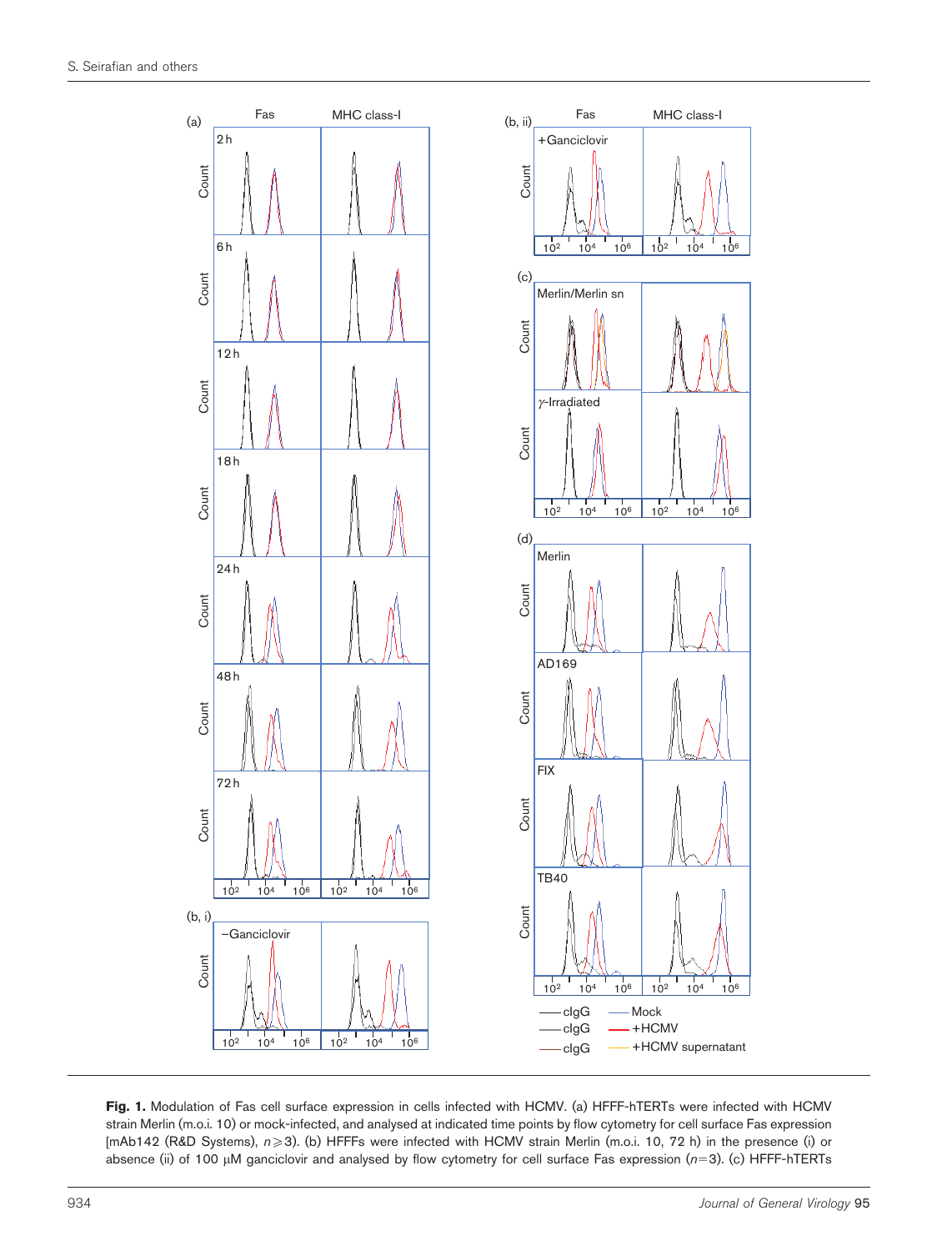<span id="page-2-0"></span>were incubated with supernatants (sn) of strain Merlin-infected cells (m.o.i. 10, 72 h p.i.) from which virions had been removed using a 0.1 µm filter, or were infected with HCMV strain Merlin (m.o.i. 10, 72 h) or an equivalent  $\gamma$ -irradiated preparation (2500 Gy) and analysed by flow cytometry for cell surface Fas expression  $(n=3)$ . (d) HFFF-hTERTs were infected with HCMV strains Merlin, AD169, FIX or TB40 (m.o.i. 10, 72 h) and analysed by flow cytometry for cell surface Fas expression ( $n \ge 3$ ). Control IgG staining is denoted by black and grey lines for mock-infected and HCMV-infected cells, respectively.

Scott et al.[, 2009](#page-5-0)). Caspase-8 released from DISC induces cleavage of downstream substrates including effector caspases 3 and 7, resulting in proteolysis of critical cellular components and culminating in apoptosis ([Barnhart](#page-4-0) et al., [2003;](#page-4-0) [Salvesen & Dixit, 1997](#page-5-0)). While UL36 inhibits caspase-8, the fate of Fas during HCMV infection is unclear ([Chaudhuri](#page-4-0) et al., 1999).

Human foetal foreskin fibroblasts (HFFF-hTERTs) [\(McSharry](#page-5-0) et al.[, 2001\)](#page-5-0) were therefore infected with HCMV strain Merlin and cell surface expression of Fas tracked over the course of infection. Fas was unaffected by HCMV infection until 24 h p.i.; the cell surface downregulation detected at this time point persisted through the late phase of infection (48 and 72 h) [\(Fig. 1a](#page-1-0)). Consistent with Fas downregulation occurring with early kinetics, cells treated with the viral DNA replication inhibitor ganciclovir showed comparable levels of Fas downregulation, demonstrating that viral DNA replication is not required for this function (72 h p.i., [Fig.](#page-1-0) [1b\)](#page-1-0). Latent carriage of HCMV has been shown to protect CD34<sup>+</sup> progenitor cells from FasL-mediated apoptosis through increased cIL10 secretion (Poole et al.[, 2011\)](#page-5-0). However, transfer of supernatants from Merlin-infected cells did not result in substantial downregulation of Fas at the cell surface, indicating that this function is not carried out by a soluble factor [\(Fig. 1c\)](#page-1-0). In addition, virus inactivated by  $\gamma$ -irradiation did not modulate Fas expression, thus suggesting the function is attributable to a de novo

expressed virus-encoded function rather than input virions ([Fig. 1c\)](#page-1-0). MHC class-I was included as an infection control; downregulation of classical MHC class-I expression is achieved by four HCMV genes (US2, US3, US6, US11) that are expressed with immediate early and early kinetics ([Ahn](#page-4-0) et al.[, 1996;](#page-4-0) [Hengel](#page-5-0) et al., 1996; Hesse et al.[, 2013; Lehner &](#page-5-0) [Cresswell, 1996;](#page-5-0) Park et al.[, 2002\)](#page-5-0). Downregulation of Fas and MHC class-I exhibit similar kinetics [\(Fig. 1](#page-1-0)).

Since HCMV exhibits an exceptionally high level of interstrain sequence variation (Dolan et al.[, 2004\)](#page-4-0), we were interested in determining whether Fas regulation is a conserved function. The level of Fas downregulation was similar in cells infected with HCMV strains Merlin, AD169, FIX and TB40 ([Fig. 1d\)](#page-1-0). Comparable results were also obtained using HFFF cells and primary dermal fibroblasts (data not shown). Variation in the efficiency of MHC class-I downregulation is attributable to the fact that strains FIX ( $\Delta$ US2,  $\Delta$ US3 and  $\Delta$ US6) and TB40 ( $\Delta$ US3 and  $\Delta$ US6) are derived from BAC clones, and were deleted in the US segment to facilitate genome manipulation [\(Murphy](#page-5-0) et al., [2003; Sinzger](#page-5-0) et al., 2008).

The sensitivity of HCMV-infected cells to Fas-mediated apoptosis was ascertained by measuring the activation of effector caspases 3 and 7. Cells were infected with HCMV strains Merlin or AD169 or mock-infected and treated with FasL or a cross-linking Fas mAb, soluble TR2 or an IgM



Fig. 2. HCMV infection renders cells less sensitive to Fas-mediated apoptosis. HFFFs were infected with strain Merlin or AD169 (m.o.i. 10), or mock-infected. At 4 (a) or 60 (b) h p.i., cells were treated with cycloheximide (Sigma) at 10  $\mu$ g ml<sup>-1</sup> concentration and FasL (IBA-Lifesciences), Fas mAb (Beckman-Coulter), sTRAIL-R2 (control for Fas ligand) or IgM isotype control at 500 ng ml<sup>-1</sup>. Apoptosis was then measured at the indicated time points as caspase 3/7 activation using the Caspase-Glo 3/7 kit (Promega,). Results are presented as mean relative light units (RLU)  $\pm$  SE (n=4). P-values were calculated using a one-way ANOVA test and a Bonferroni post test.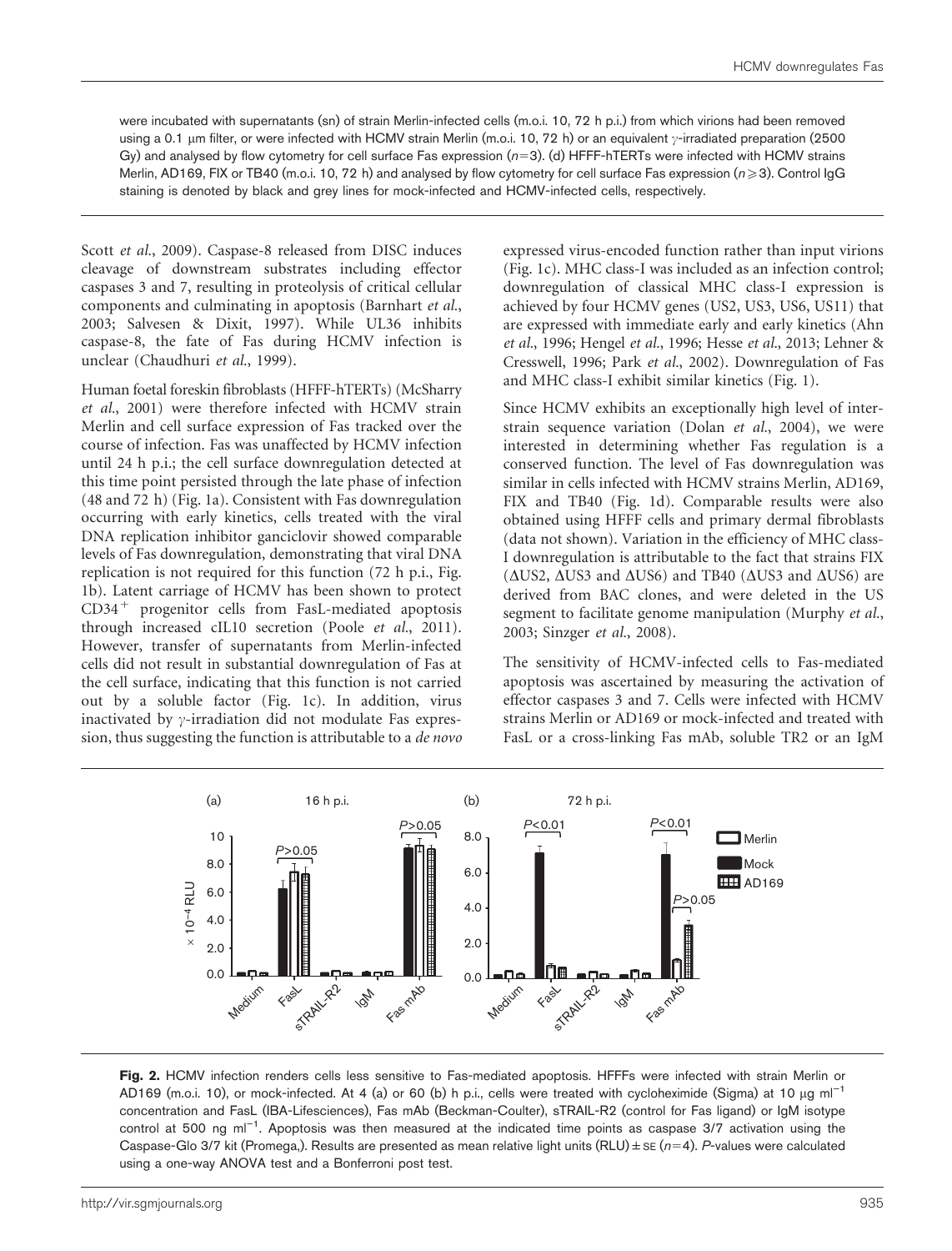<span id="page-3-0"></span>

Fig. 3. Analysis of Fas expression in HCMV-infected cells. (a) HFFF cells were infected with strain Merlin (m.o.i. 10) or mockinfected, and Fas mRNA levels were analysed at indicated times by qRT-PCR: total cell RNA was extracted (Qiagen) followed by RT-PCR using random hexamer primers (Amersham Biosciences). Resulting cDNA was analysed by qPCR using primers specific to Fas or GAPDH and SYBR green dye (applied Biosciences). Relative quantity (RQ) values were calculated by the comparative  $C_T$  method. Fas RQ values are shown normalized to GAPDH and relative to the '24 h p.i', mock sample ( $\pm$ sE,  $n=3$ ). P-values were calculated using a one-way ANOVA test and a Bonferroni post test. (b) HFFF-hTERT cells were infected with strains Merlin, AD169, FIX or TB40 (m.o.i. 10, 72 h), or mock-infected. Total cell lysates were analysed by Western blot (ERP5700, Abcam,  $n \ge 3$ ). (c) Cell lysates equivalent to (b) were treated with EndoH (New England Biolabs) or PNGaseF (New England Biolabs) and analysed by Western blot ( $n \ge 3$ ). (d) HFFF-hTERT cells were infected with strains Merlin or AD169 (m.o.i. 10, 72 h), or mock-infected, and Fas expression was visualized by immunofluorescence [mAb142 (R&D Systems),  $n \ge 3$ , shown in red in top panels]. In the lower panels, outlines of cells were visualized with phalloidin-AF488 (phall; Invitrogen) and overlaid with Fas staining. Scale bars,  $10 \mu m$ .

control antibody. Caspase 3/7 activity was then measured at 16 and 72 h p.i. by its capacity to cleave a luminogenic substrate in the presence of a recombinant luciferase ([Fig.](#page-2-0) [2](#page-2-0)). At 16 h p.i., prior to Fas downregulation at the cell surface, there was no significant difference in caspase 3/7 activity between mock-infected and HCMV-infected cells in any of the treatment groups [\(Fig. 2a](#page-2-0)). However, at 72 h p.i., cells infected with strains Merlin or AD169 became less sensitive to Fas signalling induced by either FasL or Fas mAb ([Fig. 2b](#page-2-0)). In addition, there was no significant difference in the level of protection imparted to cells by strains Merlin and AD169. This is interesting, since the AD169 variant that was used in this experiment carries a single amino acid substitution in the UL36 gene that abolishes the anti-apoptotic function of vICA ([Skaletskaya](#page-5-0) et al., 2001). HCMV infection therefore renders cells less sensitive to Fas-mediated apoptosis. This function correlates with Fas downregulation from the surface of infected cells, and can occur independently of vICA function.

Fas mRNA levels, as assessed by quantitative reverse transcriptase PCR (qRT-PCR), were not significantly affected by HCMV infection at 24, 48 or 72 h p.i. (Fig. 3a). Nevertheless, levels of Fas in total cell lysates appeared moderately reduced following infection with HCMV strains Merlin, AD169, Fix or TB40 (Fig. 3b). HCMV is known to suppress the cell surface expression of specific proteins (e.g. CD112, CD155, MHC-I, MICB, TR2, ULBP2), often by sequestering them within the cell ([Cosman](#page-4-0) et al., [2001;](#page-4-0) Jones et al.[, 1996](#page-5-0); Nemčovičová et al., 2013; [Prod'homme](#page-5-0) et al., 2010; Smith et al.[, 2013; Tomasec](#page-5-0) et al., [2005\)](#page-5-0). N-linked glycoproteins acquire resistance to endoglycosidase-H (EndoH) during maturation in the Golgi apparatus. Fas was clearly heavily glycosylated, as evidenced by its sensitivity to peptide N-glycosidase-F (PNGaseF), and was resistant to EndoH treatment $\pm$ HCMV infection (Fig. 3c). Consequently, HCMV does not appear to retain newly synthesized Fas in pre-Golgi compartments. Immunofluorescence showed Fas to illuminate the surface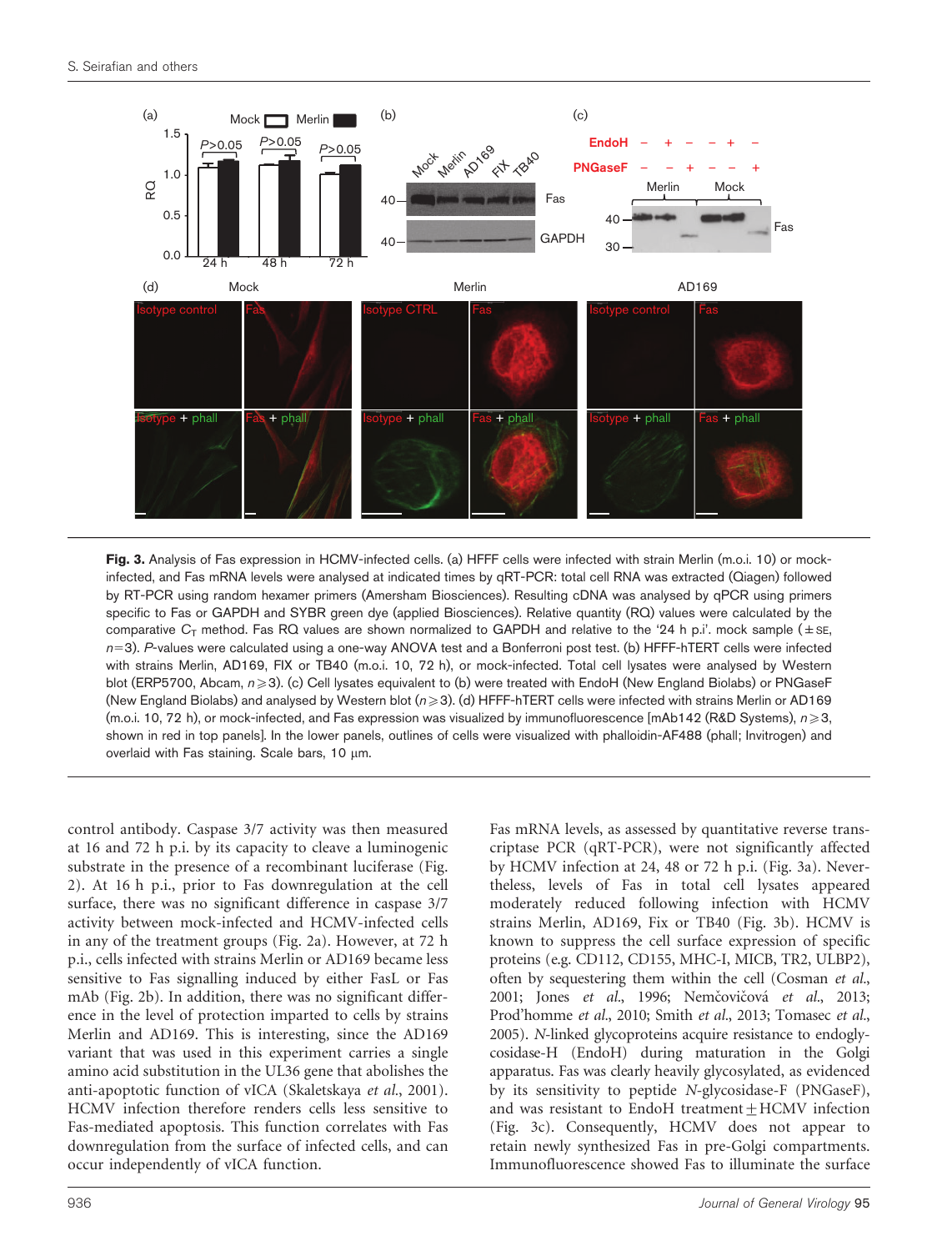<span id="page-4-0"></span>of uninfected fibroblasts, in addition to a diffuse cytoplasmic staining pattern [\(Fig. 3d](#page-3-0)). In cells infected with HCMV, Fas appeared largely excluded from the plasma membrane; rather, the protein localized to extended membranous perinuclear structures [\(Fig. 3d](#page-3-0)).

Fas joins an impressive list of immunomodulatory proteins that HCMV downregulates from the cell surface by posttranslational regulation; others include MHC class-I, MICA, MICB, ULBP2, CD155, CD112, TR1, TR2 and TNFR1 (Baillie et al., 2003; Dunn et al., 2003; Nemčovičová et al., [2013; Prod'homme](#page-5-0) et al., 2010; Smith et al.[, 2013](#page-5-0); [Stern-](#page-5-0)[Ginossar](#page-5-0) et al., 2007; [Tomasec](#page-5-0) et al., 2005). While MHC class-I, CD112 and MICA (C. Fielding, unpublished) are targeted for efficient proteolytic degradation, CD155, TNFR1, TR2 and Fas are maintained at significant levels within infected cells.

HCMV infection induces resistance to Fas-mediated apoptosis, yet the extent to which this can be attributed to cell surface suppression of Fas will ultimately require the identification of the HCMV gene(s) responsible. Despite systematic screening of an expression library encoding the canonical HCMV genes, the function responsible has yet to be mapped ([Seirafian, 2013](#page-5-0)). In this context, multiple HCMV genes can be expected to impact Fas signalling. The UL36 and UL37 gene products efficiently inhibit Fas-mediated apoptosis by inhibiting caspase-8 activation and cytochrome c release, respectively (Arnoult et al., 2004; [Goldmacher](#page-5-0) et al., 1999; [Skaletskaya](#page-5-0) et al., 2001). Moreover, IE2 is known to upregulate c-FLIP, a proteasedeficient procaspase-8 homologue (Chiou et al., 2006), whilst the tegument protein UL45 suppresses Fas-mediated killing in the context of HCMV infection by an uncharacterized mechanism ([Patrone](#page-5-0) et al., 2003). These functions operate at or downstream of the DISC, and are thus likely to impact on both TRAIL and Fas-mediated signalling to similar degrees. In addition, since UL141 downregulation of TR2 had a marked impact on TRAIL-mediated cell death (Smith et al.[, 2013\)](#page-5-0), it is likely that HCMV downregulation of Fas is also an important component of HCMV immune evasion.

Autoimmune lymphoproliferative syndrome (ALPS) is a rare disorder characterized by abnormal lymphocyte survival resulting from a defect in Fas function. A study of two brothers with ALPS experiencing HCMV disease following neonatal exposure documented the development of disseminated infections that were eventually controlled (Arkwright et al., 2000). That Fas-mediated apoptosis is not critical for the control of HCMV disease is consistent with the virus having evolved effective countermeasures to evade Fas-mediated killing. The immune-evasion functions of HCMV are a realistic target for therapeutic intervention.

## Acknowledgements

This work was supported by funds from the Wellcome Trust (WT090323MA) and MRC (G1000236). We are grateful to Victor Goldmacher for advice on setting up the apoptosis assay.

Ahn, K., Angulo, A., Ghazal, P., Peterson, P. A., Yang, Y. & Früh, K. (1996). Human cytomegalovirus inhibits antigen presentation by a sequential multistep process. Proc Natl Acad Sci U S A 93, 10990– 10995.

Arkwright, P. D., Rieux-Laucat, F., Le Deist, F., Stevens, R. F., Angus, B. & Cant, A. J. (2000). Cytomegalovirus infection in infants with autoimmune lymphoproliferative syndrome (ALPS). Clin Exp Immunol 121, 353–357.

Arnoult, D., Bartle, L. M., Skaletskaya, A., Poncet, D., Zamzami, N., Park, P. U., Sharpe, J., Youle, R. J. & Goldmacher, V. S. (2004). Cytomegalovirus cell death suppressor vMIA blocks Bax- but not Bak-mediated apoptosis by binding and sequestering Bax at mitochondria. Proc Natl Acad Sci U S A 101, 7988–7993.

Babić, M., Krmpotić, A. & Jonjić, S. (2011). All is fair in virus-host interactions: NK cells and cytomegalovirus. Trends Mol Med 17, 677– 685.

Baillie, J., Sahlender, D. A. & Sinclair, J. H. (2003). Human cytomegalovirus infection inhibits tumor necrosis factor  $\alpha$  (TNF- $\alpha$ ) signaling by targeting the 55-kilodalton TNF- $\alpha$  receptor. J Virol 77, 7007–7016.

Barnhart, B. C., Alappat, E. C. & Peter, M. E. (2003). The CD95 type I/type II model. Semin Immunol 15, 185–193.

Chaudhuri, A. R., St Jeor, S. & Maciejewski, J. P. (1999). Apoptosis induced by human cytomegalovirus infection can be enhanced by cytokines to limit the spread of virus. Exp Hematol 27, 1194– 1203.

Chiou, S.-H., Liu, J.-H., Hsu, W.-M., Chen, S. S.-L., Chang, S.-Y., Juan, L.-J., Lin, J.-C., Yang, Y.-T., Wong, W.-W. & other authors (2001). Up-regulation of Fas ligand expression by human cytomegalovirus immediate-early gene product 2: a novel mechanism in cytomegalovirus-induced apoptosis in human retina. J Immunol 167, 4098–4103.

Chiou, S.-H., Yang, Y.-P., Lin, J.-C., Hsu, C.-H., Jhang, H.-C., Yang, Y.-T., Lee, C.-H., Ho, L. L., Hsu, W.-M. & other authors (2006). The immediate early 2 protein of human cytomegalovirus (HCMV) mediates the apoptotic control in HCMV retinitis through up-regulation of the cellular FLICE-inhibitory protein expression. J Immunol 177, 6199–6206.

Cinatl, J., Jr, Blaheta, R., Bittoova, M., Scholz, M., Margraf, S., Vogel, J.-U., Cinatl, J. & Doerr, H. W. (2000). Decreased neutrophil adhesion to human cytomegalovirus-infected retinal pigment epithelial cells is mediated by virus-induced up-regulation of Fas ligand independent of neutrophil apoptosis. J Immunol 165, 4405–4413.

Cosman, D., Müllberg, J., Sutherland, C. L., Chin, W., Armitage, R., Fanslow, W., Kubin, M. & Chalupny, N. J. (2001). ULBPs, novel MHC class I-related molecules, bind to CMV glycoprotein UL16 and stimulate NK cytotoxicity through the NKG2D receptor. Immunity 14, 123–133.

Dolan, A., Cunningham, C., Hector, R. D., Hassan-Walker, A. F., Lee, L., Addison, C., Dargan, D. J., McGeoch, D. J., Gatherer, D. & other authors (2004). Genetic content of wild-type human cytomegalovirus. J Gen Virol 85, 1301–1312.

Dunn, C., Chalupny, N. J., Sutherland, C. L., Dosch, S., Sivakumar, P. V., Johnson, D. C. & Cosman, D. (2003). Human cytomegalovirus glycoprotein UL16 causes intracellular sequestration of NKG2D ligands, protecting against natural killer cell cytotoxicity. J Exp Med 197, 1427–1439.

Ebermann, L., Ruzsics, Z., Guzmán, C. A., van Rooijen, N., Casalegno-Garduño, R., Koszinowski, U. & Cičin-Sain, L. (2012). Block of death-receptor apoptosis protects mouse cytomegalovirus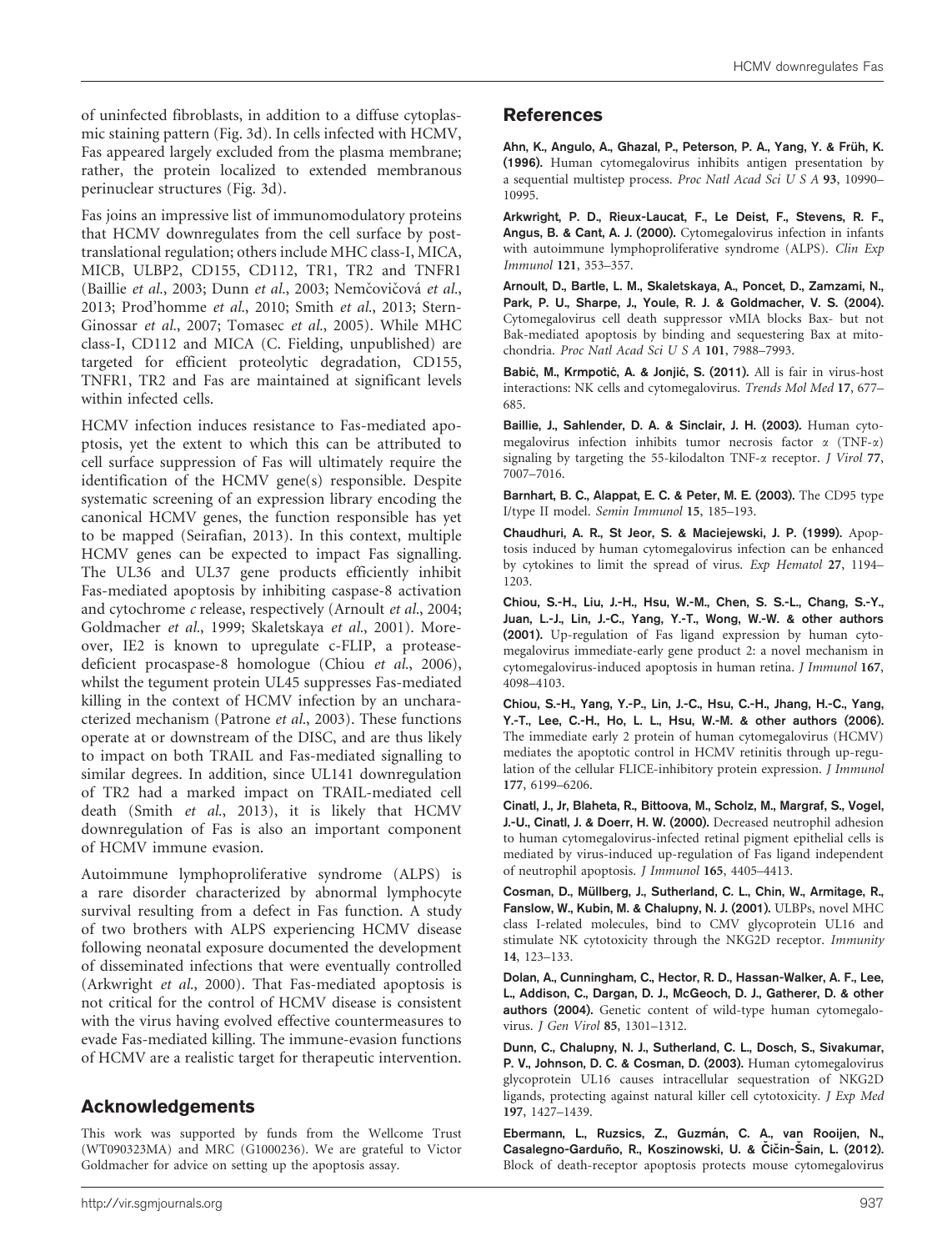<span id="page-5-0"></span>from macrophages and is a determinant of virulence in immunodeficient hosts. PLoS Pathog 8, e1003062.

Früh, K., Malouli, D., Oxford, K. L. & Barry, P. A. (2013). Non-humanprimate models of cytomegalovirus infection, prevention, and therapy. In Cytomegaloviruses: from Molecular Pathogenesis to Intervention, pp. 463–496. Edited by M. J. Reddehase. Wymondham, Norfolk: Caister Academic Press.

Goldmacher, V. S., Bartle, L. M., Skaletskaya, A., Dionne, C. A., Kedersha, N. L., Vater, C. A., Han, J. W., Lutz, R. J., Watanabe, S. & other authors (1999). A cytomegalovirus-encoded mitochondrialocalized inhibitor of apoptosis structurally unrelated to Bcl-2. Proc Natl Acad Sci U S A 96, 12536–12541.

Hengel, H., Flohr, T., Hämmerling, G. J., Koszinowski, U. H. & Momburg, F. (1996). Human cytomegalovirus inhibits peptide translocation into the endoplasmic reticulum for MHC class I assembly. J Gen Virol 77, 2287–2296.

Hesse, J., Ameres, S., Besold, K., Krauter, S., Moosmann, A. & Plachter, B. (2013). Suppression of  $CD8<sup>+</sup>$  T-cell recognition in the immediate-early phase of human cytomegalovirus infection. J Gen Virol 94, 376–386.

Itoh, N., Yonehara, S., Ishii, A., Yonehara, M., Mizushima, S., Sameshima, M., Hase, A., Seto, Y. & Nagata, S. (1991). The polypeptide encoded by the cDNA for human cell surface antigen Fas can mediate apoptosis. Cell 66, 233–243.

Jones, T. R., Wiertz, E. J., Sun, L., Fish, K. N., Nelson, J. A. & Ploegh, H. L. (1996). Human cytomegalovirus US3 impairs transport and maturation of major histocompatibility complex class I heavy chains. Proc Natl Acad Sci U S A 93, 11327–11333.

Kischkel, F. C., Hellbardt, S., Behrmann, I., Germer, M., Pawlita, M., Krammer, P. H. & Peter, M. E. (1995). Cytotoxicity-dependent APO-1 (Fas/CD95)-associated proteins form a death-inducing signaling complex (DISC) with the receptor. EMBO J 14, 5579–5588.

Le, V. T. K., Trilling, M. & Hengel, H. (2011). The cytomegaloviral protein pUL138 acts as potentiator of tumor necrosis factor (TNF) receptor 1 surface density to enhance ULb'-encoded modulation of TNF-a signaling. J Virol 85, 13260–13270.

Lehner, P. J. & Cresswell, P. (1996). Processing and delivery of peptides presented by MHC class I molecules. Curr Opin Immunol 8, 59–67.

McSharry, B. P., Jones, C. J., Skinner, J. W., Kipling, D. & Wilkinson, G. W. (2001). Human telomerase reverse transcriptase-immortalized MRC-5 and HCA2 human fibroblasts are fully permissive for human cytomegalovirus. J Gen Virol 82, 855–863.

Montag, C., Wagner, J., Gruska, I. & Hagemeier, C. (2006). Human cytomegalovirus blocks tumor necrosis factor alpha- and interleukin- $1\beta$ -mediated NF- $\kappa$ B signaling. *J Virol* 80, 11686–11698.

Montag, C., Wagner, J. A., Gruska, I., Vetter, B., Wiebusch, L. & Hagemeier, C. (2011). The latency-associated UL138 gene product of human cytomegalovirus sensitizes cells to tumor necrosis factor a (TNF- $\alpha$ ) signaling by upregulating TNF- $\alpha$  receptor 1 cell surface expression. J Virol 85, 11409–11421.

Murphy, E., Yu, D., Grimwood, J., Schmutz, J., Dickson, M., Jarvis, M. A., Hahn, G., Nelson, J. A., Myers, R. M. & Shenk, T. E. (2003). Coding potential of laboratory and clinical strains of human cytomegalovirus. Proc Natl Acad Sci U S A 100, 14976–14981.

Nagata, S. (1999). Fas ligand-induced apoptosis. Annu Rev Genet 33, 29–55.

Nagata, S. & Golstein, P. (1995). The Fas death factor. Science 267, 1449–1456.

Nemčovičová, I., Benedict, C. A. & Zajonc, D. M. (2013). Structure of human cytomegalovirus UL141 binding to TRAIL-R2 reveals novel, non-canonical death receptor interactions. PLoS Pathog 9, e1003224.

Park, B., Oh, H., Lee, S., Song, Y., Shin, J., Sung, Y. C., Hwang, S.-Y. & Ahn, K. (2002). The MHC class I homolog of human cytomegalovirus is resistant to down-regulation mediated by the unique short region protein (US)2, US3, US6, and US11 gene products. *J Immunol* 168, 3464–3469.

Patrone, M., Percivalle, E., Secchi, M., Fiorina, L., Pedrali-Noy, G., Zoppé, M., Baldanti, F., Hahn, G., Koszinowski, U. H. & other authors (2003). The human cytomegalovirus UL45 gene product is a late, virion-associated protein and influences virus growth at low multiplicities of infection. J Gen Virol 84, 3359– 3370.

Poole, E., McGregor Dallas, S. R., Colston, J., Joseph, R. S. V. & Sinclair, J. (2011). Virally induced changes in cellular microRNAs maintain latency of human cytomegalovirus in CD34? progenitors. J Gen Virol 92, 1539–1549.

Prod'homme, V., Sugrue, D. M., Stanton, R. J., Nomoto, A., Davies, J., Rickards, C. R., Cochrane, D., Moore, M., Wilkinson, G. W. & Tomasec, P. (2010). Human cytomegalovirus UL141 promotes efficient downregulation of the natural killer cell activating ligand CD112. J Gen Virol 91, 2034–2039.

Raftery, M. J., Schwab, M., Eibert, S. M., Samstag, Y., Walczak, H. & Schönrich, G. (2001). Targeting the function of mature dendritic cells by human cytomegalovirus: a multilayered viral defense strategy. Immunity 15, 997–1009.

Salvesen, G. S. & Dixit, V. M. (1997). Caspases: intracellular signaling by proteolysis. Cell 91, 443–446.

Scott, F. L., Stec, B., Pop, C., Dobaczewska, M. K., Lee, J. J., Monosov, E., Robinson, H., Salvesen, G. S., Schwarzenbacher, R. & Riedl, S. J. (2009). The Fas-FADD death domain complex structure unravels signalling by receptor clustering. Nature 457, 1019–1022.

Seirafian, S. (2013). An analysis of human cytomegalovirus gene usage. PhD thesis, Cardiff University.

Sinzger, C., Hahn, G., Digel, M., Katona, R., Sampaio, K. L., Messerle, M., Hengel, H., Koszinowski, U., Brune, W. & Adler, B. (2008). Cloning and sequencing of a highly productive, endotheliotropic virus strain derived from human cytomegalovirus TB40/E. J Gen Virol 89, 359–368.

Skaletskaya, A., Bartle, L. M., Chittenden, T., McCormick, A. L., Mocarski, E. S. & Goldmacher, V. S. (2001). A cytomegalovirusencoded inhibitor of apoptosis that suppresses caspase-8 activation. Proc Natl Acad Sci U S A 98, 7829–7834.

Smith, W., Tomasec, P., Aicheler, R., Loewendorf, A., Nemčovičová, I., Wang, E. C., Stanton, R. J., Macauley, M., Norris, P. & other authors (2013). Human cytomegalovirus glycoprotein UL141 targets the TRAIL death receptors to thwart host innate antiviral defenses. Cell Host Microbe 13, 324–335.

Stern-Ginossar, N., Elefant, N., Zimmermann, A., Wolf, D. G., Saleh, N., Biton, M., Horwitz, E., Prokocimer, Z., Prichard, M. & other authors (2007). Host immune system gene targeting by a viral miRNA. Science 317, 376–381.

Tomasec, P., Wang, E. C., Davison, A. J., Vojtesek, B., Armstrong, M., Griffin, C., McSharry, B. P., Morris, R. J., Llewellyn-Lacey, S. & other authors (2005). Downregulation of natural killer cell-activating ligand CD155 by human cytomegalovirus UL141. Nat Immunol 6, 181–188.

Trauth, B. C., Klas, C., Peters, A. M., Matzku, S., Möller, P., Falk, W., Debatin, K.-M. & Krammer, P. H. (1989). Monoclonal antibodymediated tumor regression by induction of apoptosis. Science 245, 301–305.